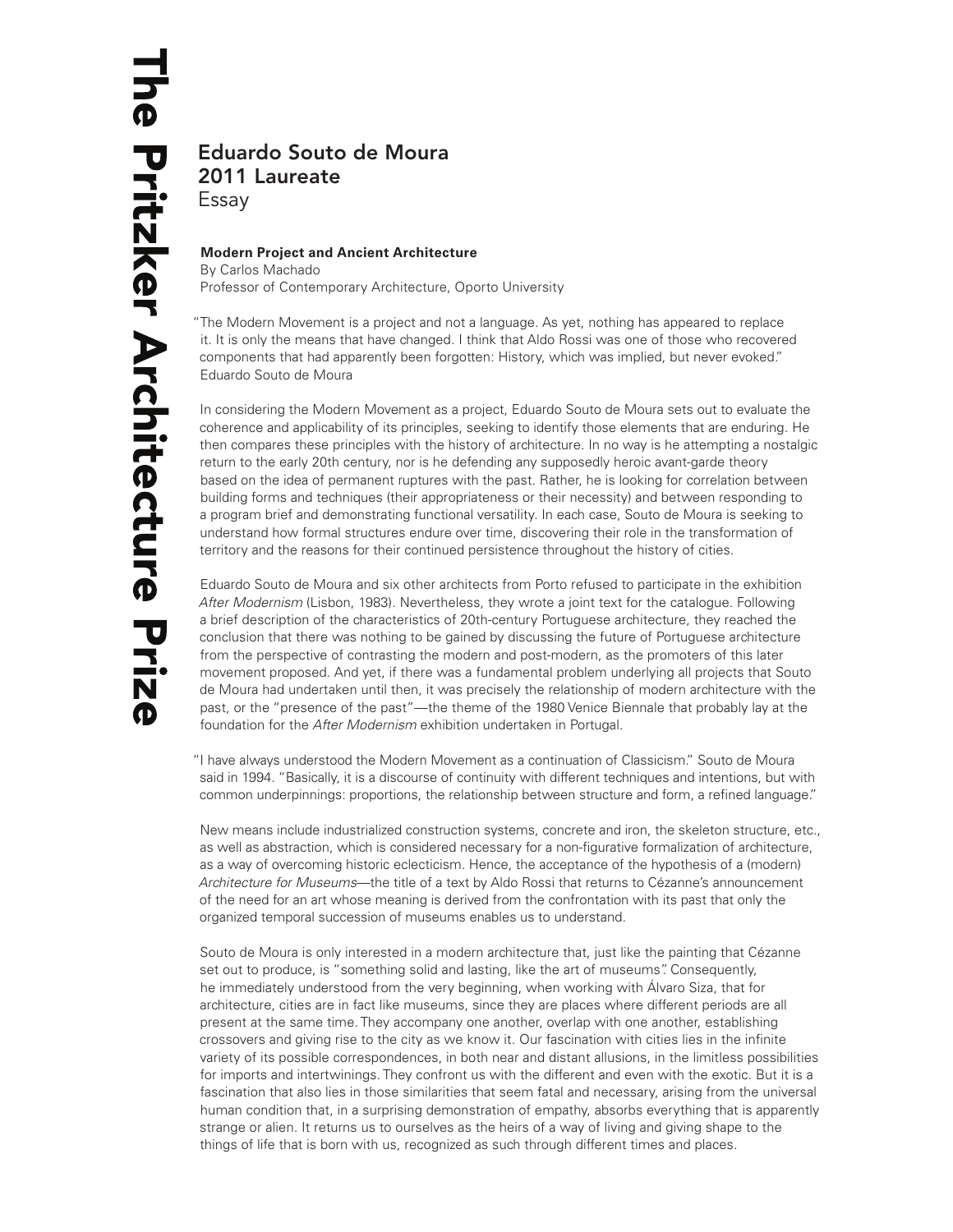For Souto de Moura, this city/museum must be upturned and examined in all of its stratifications produced by permanent confrontation and overlapping layers—to reveal a past that is also a presence. These successive accumulations carry, if not the material presence of forms and spaces, at least evidence or memories that are also an important part of the city as we know it today.

It is a clinging to the past that necessarily involves abstraction as a way of thinking, both as a way of seeing and as a formal result. "We must treat nature by means of the cylinder, the sphere and the cone", said Cézanne to his disciple Emile Bernard—an aim that Le Corbusier returned to some years later in the first issue of *L'Esprit Nouveau* (1920) "All is but spheres and cylinders. There are simple forms that provoke constant sensations." The same simple or elementary forms are found in Aldo Rossi's first architectural designs, simultaneously abstract and evocative of the architecture of the past.

"Abstraction" and "the city as a museum" are therefore the two complementary terms that enable us to understand Eduardo Souto de Moura's first works, in which he outlines some of the premises that will later remain with him as firm convictions and will be successively revisited and questioned throughout his career.

For him, abstraction is understood, just as it is by Cézanne, as something that is deduced through observation of the real. That, in turn, leads to a simplification of forms, enabling us to see, for example, cylinders beneath columns, just as Le Corbusier did when visiting Roman houses at Pompeii. Figuration in architecture of the past is replaced by proportion and geometry. It is an attempt to get at the essence of historic forms reducing architecture to its most elementary components, to its volumetric and basic construction principles: "The spirit manifests itself in geometry, proportions are the language of architecture" Le Corbusier also said (leaving in abeyance—as if it has been momentarily ignored—the problem of decoration that will find a variety of solutions in Souto de Moura's work.) Proportion can be seen as a language, and geometry as a means of organizing space, a tool for rationalizing formal and spatial relations, encapsulating, as Álvaro Siza states in *Imaginar a Evidência (Imagining Evidence)*, the project's essential core—"Architecture is geometry."

Abstraction and industrialized construction form part of a bipolarity that is always found in Souto de Moura's work. It results from a permanent (case by case, work by work) evaluation of what is gained and what is lost with modern means, through a refined language, a skeleton structure, etc. In some cases Souto de Moura experiments with a return to old systems, such as the stone bearing walls of traditional architecture. In other cases, albeit in the form of an allusion or citation, he returns to the architectural orders and their decorative elements of mouldings, cornices and capitals. These were used, for example, as part of the competition project for the Office of the Secretary of State for Culture in Porto (1981-88) where the capitals by the lake were proposed as a support for a stage at the center of the garden, that was never built. Decorative elements were assembled as fragments in a collage, in the house in Boavista (1987-94). Stones from the old demolished house, with its mouldings and cornices, were inlaid in the long wall leading to the entrance to the new house. We might also consider his design for the competition "A House for Karl Friedrich Schinkel" (1979), divided into two sectors, one abstract and the other figurative. The latter was designed as a false ruin, with the invented remains of former decorative elements. Hence the permanent allusion to an absent, irrecoverable figuration, to those architectural orders that for so long had provided us with distinctly characteristic buildings. Hence the presence in all his works of a sense of loss, of incompleteness—a permanent allusion to the classical world in which structure and form came together to create a complete system, in which decoration played its own role in defining the form and character of buildings.

For all these reasons, or as a logical sequence of these same ideas, we witness Souto de Moura's great attention to the entire context—to all of its existing features, ranging from what has already been built to the natural environment. He considers everything, from the garden to agriculture,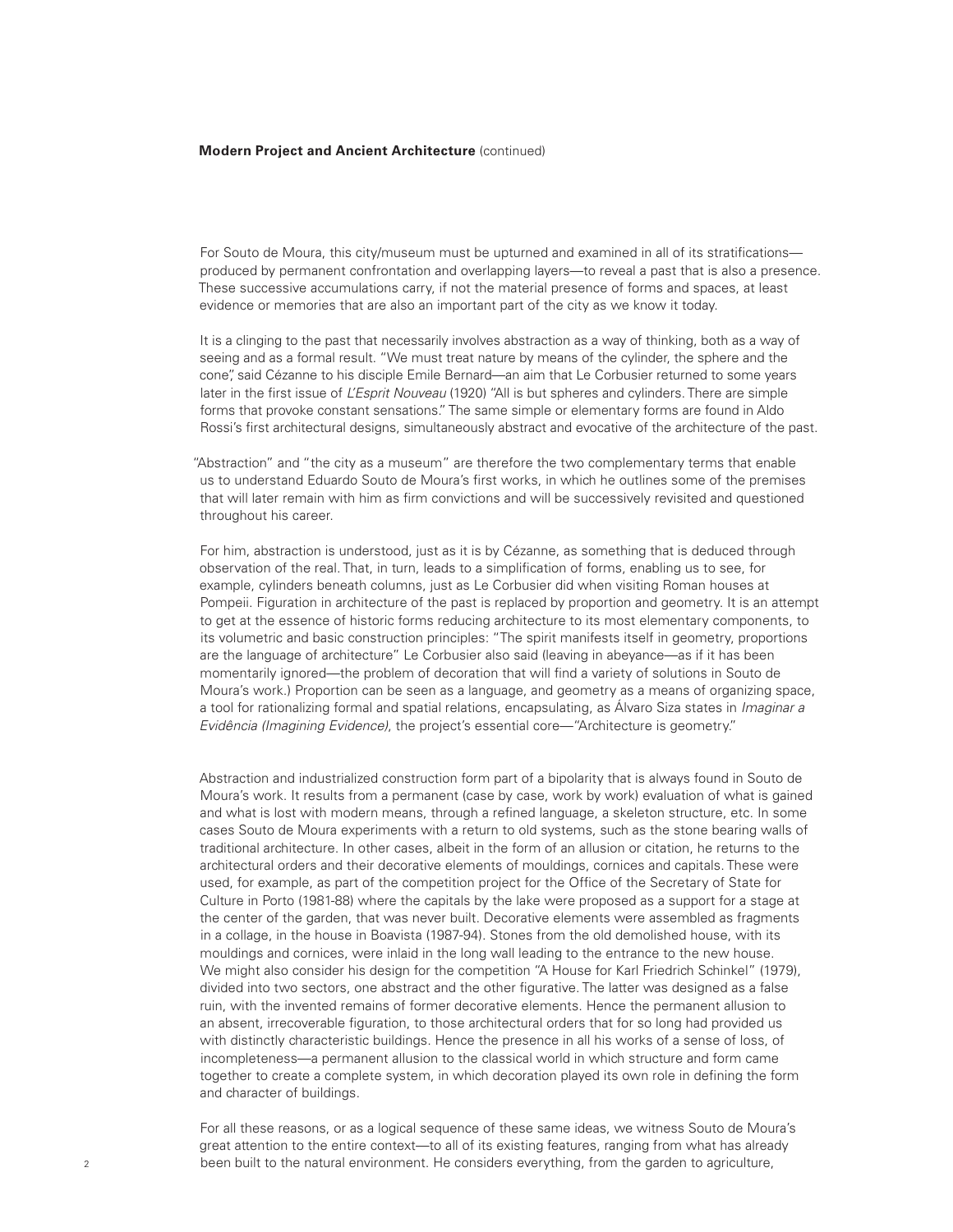from the natural relief of the terrain to the clumps of trees, to the watercourses and the supporting walls—everything testifying to the way in which the territory has been modified or built by human hands. Attention is paid to the singularity of places and landscapes, to the different scales of reality, to everything that, when seen in the reality of its form, is already the project. "The Louvre is a good book to consult," Cézanne also said, "but it must only be an intermediary. The real and immense study that must be taken up is the manifold picture of nature."

Souto de Moura considers topography to be one of his design materials. It is a conjunction of lines of force, suspensions and concordances, balances and imbalances, treated as the sustenance or starting point for an architecture in which figuration is unnecessary—or no longer possible. Plans and volumes are in relation to the surroundings and give rise to form—see for example, the Braga Stadium (2000-03), that clearly has parallels from this point of view with Álvaro Siza's swimming pool in Leça da Palmeira (1961-66). Both designs begin with the great lines of the landscape (with very close and complementary relationships between what is natural and what is built). Both of them are simultaneously abstract and topographical, or territorial in nature.

Souto de Moura's architecture is also intended to grow out of the construction, tending to make form and structure coincide with one another. "Identity of construction and form," Ludwig Hilberseimer wrote in *Großstadt Architektur* (although this could also have been said by Mies van der Rohe) "is the indispensable prerequisite of all architecture. At first sight, both appear to be opposites. But, it is precisely in their close conjunction, in their unity, that architecture exists." So, it is an architecture in which one is always confronted with the need to forestall the rift between architects and engineers. Take, for instance, the great circular openings in the Braga Stadium that optimize the role of the concrete slabs supporting the northeast stands. This idea was suggested by the engineers during the design phase in order to arrive at the most efficient structural solution, and later incorporated into the final version. Objective criteria are therefore sought to reduce arbitrariness. By working with constraints, Souto de Moura's avoids being left with arbitrariness, form for form's sake and whimsy as the only possible responses. Hence, the great attention he pays to the program—to the "functions", as modern architects liked to call them—to solar orientation, and all the factors that make it possible to design a project without thinking about form. Souto de Moura is always seeking to get to the practical problem, and this is what precisely happens in his best projects.

In this context, the ruin takes on a special meaning as an artifact stripped of its most superficial figuration. It is a reduction of architecture to its formal principles, enabling the buildings to reveal their secrets more readily. It is as if ruins testified to the temporal and spatial unity of architecture.

All of this also has an intellectual or theoretical meaning, derived from Michelangelo's famous test. When rolling a statue downhill, a good sculpture should lose none of its essential qualities. In order to confirm its formal consistency, the absence of everything that is accessory or superficial should reveal the guiding principle that runs through the whole piece.

The rehabilitation of the remains of a farmhouse in Gerês (1980-82) must be understood through this simultaneously abstract and analytical view of the ruin. The insertion of new elements into the ruin of the old farmhouse does not amount to a clash or confrontation between old and new, but corresponds instead to the unveiling of a continuity that lives by making suitable adaptations to the remains of a former farm building in order to fit in with the slab, pillar and glass panes that complete them.

The ruin, stripped of its figurative dimension by the ravages of time, accepts and incorporates modern architecture as a condition of a new equilibrium. It is as if reason and nature had coincided in the simultaneous unveiling of its formal structure and of its uniqueness as a specific place in the land.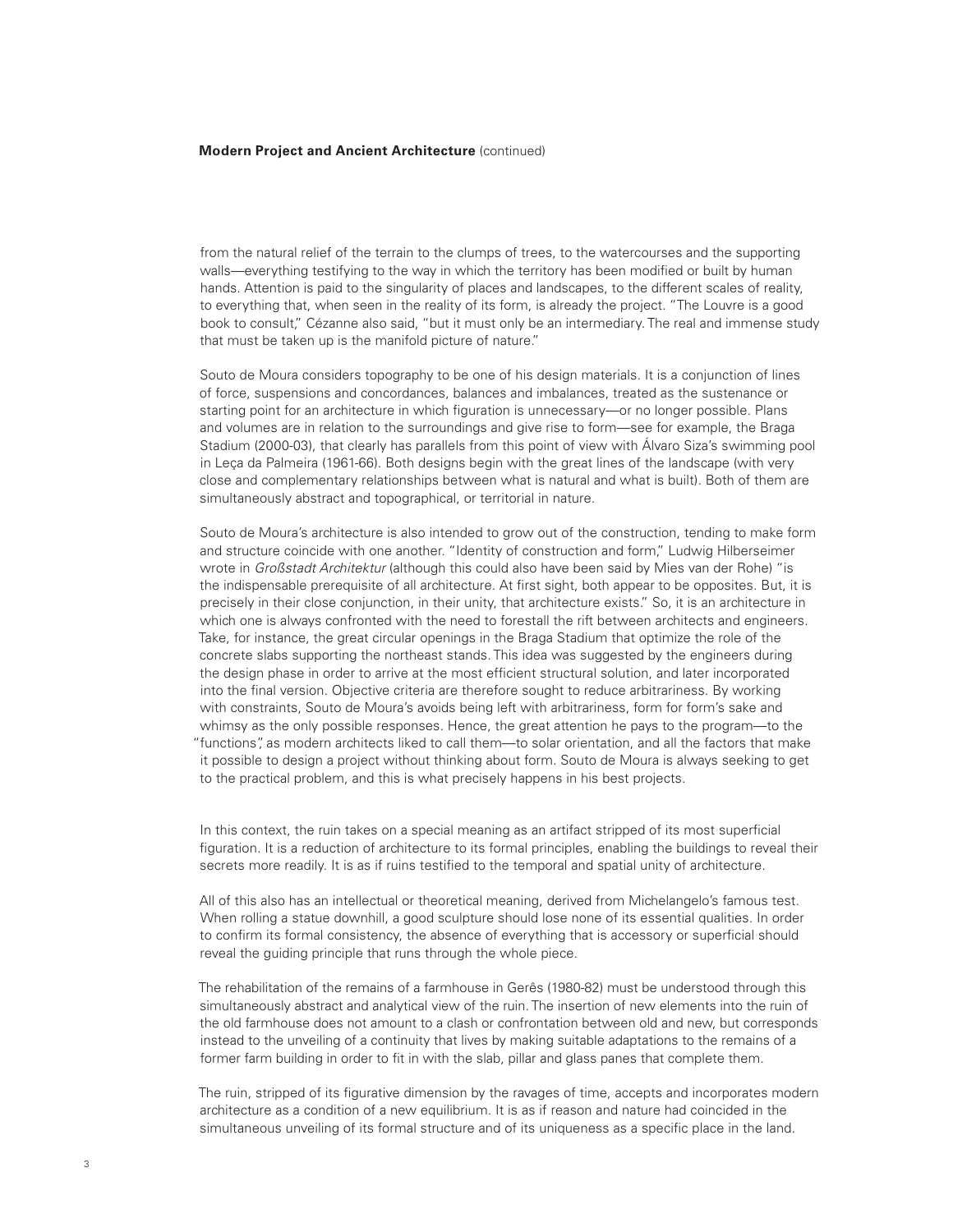The ruin, however, is also a fragment, a part of a whole that it is sometimes difficult to capture in its entirety. The same happens with the multiple and complex dimensions of the contemporary city. It is the result of a layered accumulation over time that we can (or must) study and project in separate parts, moving from the particular to the general seeking to encompass the whole dimension of its reality. A city studied and projected "by parts", as Aldo Rossi said, for he always defended the scientific dimension of architecture, its analytical study, and, simultaneously, as its counterpart, the fascinating and subjective dimension of the fragment.

This analytical or scientific study of architecture also lies at the origin of Souto de Moura's interest in neoplasticism. He approaches it, above all, as an abstract procedure, which dismantles and reassembles the diverse elements of architecture, seeking its intelligibility. Souto de Moura studied this process not only in the work of Mies van der Rohe, but also in the work of Fernando Távora, especially in his tennis pavilion at Quinta da Conceição (1956-60). In this project Távora analytically selects elements of modern architecture and Portuguese traditions, combining them to achieve an equilibrium that is not only logical, but also surprising in the way that it displays fresh aspects in familiar or ordinary architectures. It is also perhaps the most remarkable quality of Souto de Moura's best projects, ranging from the Braga market (1980-84) to the Paula Rego Museum in Cascais (2005-09).

The use of traditional elements and techniques result in a way of doing things that is always realistic, showing an awareness of the different possibilities offered by the available resources. The latest techniques as well as the most traditional or common ones, frequently regional and integrated as if they formed part of the place, show how the work is also born from the hands of others, bearing testimony to long technical and cultural continuities. Ceramic tiles, still currently manufactured and in keeping with ancestral processes, are used. The last stonemasons are called upon to build extensive walls of extraordinary beauty that, in turn, support roof slabs which have been waterproofed according to the latest methods. On the rooftops one can also see the sophisticated machinery that ventilates and controls the temperature of the building.

Modern architecture—especially that branch that has become identified with rationalism—looked for the "basic" and "transversal" phenomena of architecture in time from different perspectives. The "House of Man", as Le Corbusier called it, simultaneously encompasses both the erudite and vernacular traditions, testifying to the different forms of dwellings collectively built over time.

"I believe that an architect's greatest aspiration," says Souto de Moura, "is to be anonymous; being anonymous is not being falsely modest, but managing to construct, at one particular time, a space that incorporates the knowledge accumulated over thousands of years; succeeding in using his intelligence to bring together all that has been done over thousands of years. When nature and artifact coexist in perfect equilibrium, the supreme state of the art is reached—the silence of things."

This equilibrium directs our attention to the unity between architecture and geography that vernacular architecture has always been able to express in an evident way. "Buildings and spaces have to be firmly established and comfortably set in their place"—Fernando Távora used to say; "that quality of a good setting gives them a certain air of eternity. This is the true meaning of popular architecture." This unity extends far beyond a supposedly logical or rational solution derived from the climatic and geographical conditions.

This is also a reality that, to a certain extent, lies beyond architecture—which contains it, but which is certainly broader than the actual knowledge of architects themselves. This reality summons and involves what is common to all men and, in a certain sense, to all times. Above all, it is a question of the knowledge and interpretation of places: singularities that make it possible to reveal, through architecture, "those millennial but still present ideas" that Fernando Távora also used to talk about.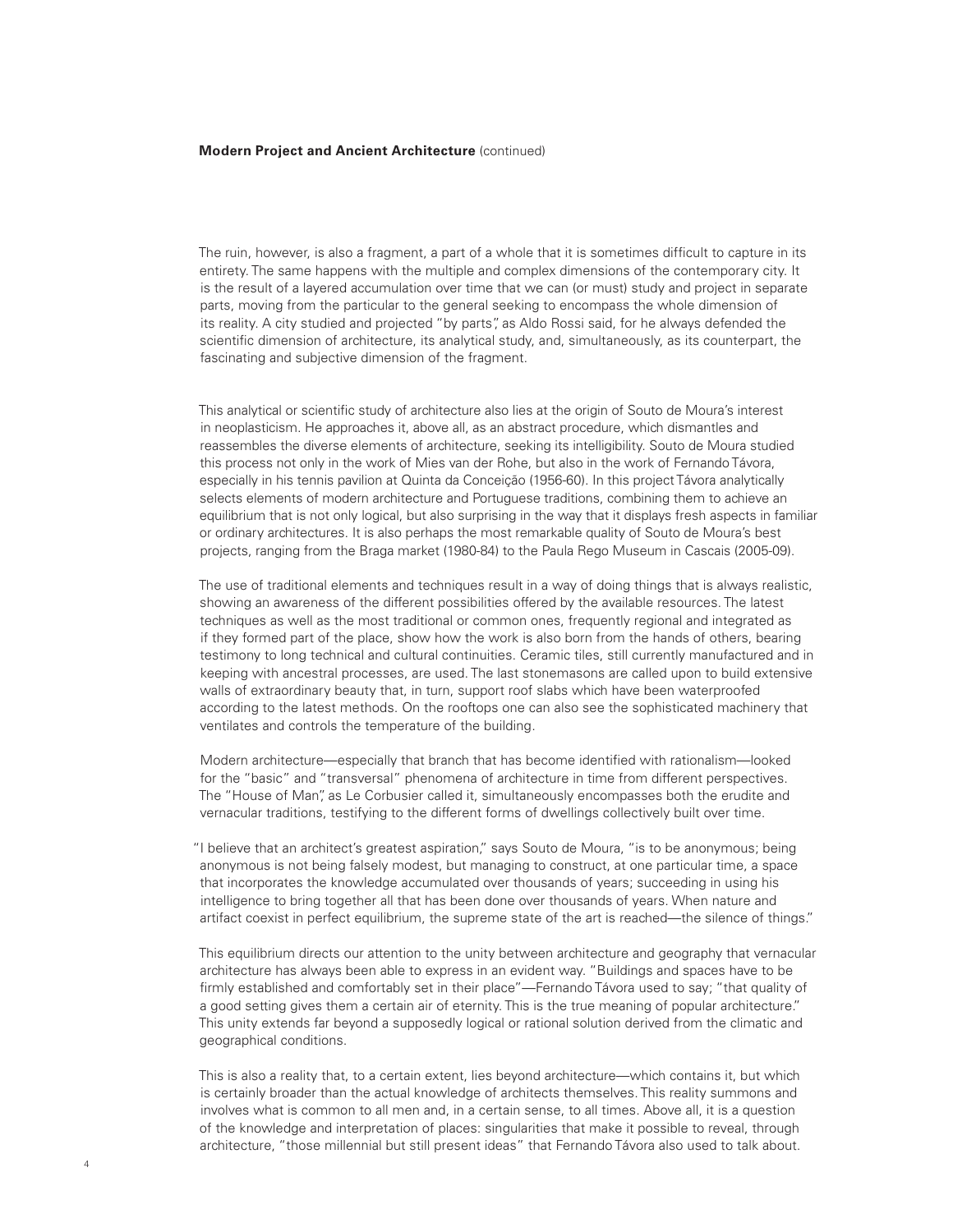It is possible to understand the idea of a "modern project as a continuation of the architecture from the past", based on the particular genealogy of many of Souto de Moura's works. In the countless variants of patio houses, we can recognize a direct reference not only to the modern movement, but also to extremely old forms of housing. It can be thought of as a consequence of a research moving "from the particular to the general" (from the house to the city). It is an aim that he has pursued with great coherence, precisely because he approached the theme of urban cohesion as a "plural unity" and as a way of deepening the modern city's relationship with its history and its territory. Lafayette Park neighborhood in Detroit (1955-56) planned by Mies and Hillberseimer is a reference that Souto de Moura constantly returns to, due to its use of different building types, with its patio houses and towers projected as alternative and complementary responses.

Souto de Moura's patio houses in Porto (1982-85), Miramar (1987-1991), Matosinhos (1993-98) and Maia (1990-93) (1996-2007), are introverted houses. They can be called forms "without figure", at best reduced to the placement and design of the entrance door. Some of them have a totally enclosed patio. Others have an open patio, resulting in an incomplete or interrupted seclusion, allowing for views to the outside, both near and far. In contrast, in the houses in Alcanena (1987-92) or Serra da Arrábida (1994-2002), close to Lisbon, the patio has been treated as if it were an open-air reception area with the compartments facing outwards, looking over the landscape. These latter two houses are more akin to Roman suburban or rural villas, expanding outward, unlike those with enclosed patios, similar in their seclusion and introversion to the urban domus of the ancient city.

The use of stone in the outer walls of some of these houses (in Miramar, Alcanena, Maia and Matosinhos) is an allusion to those archetypal forms in which the rural and the urban intersect. Here architecture and geography seem to coincide. For evidence of this, we need only recall the walled enclosure of the pasture, still existing in many areas in the north of Portugal as a characteristic way of enclosing great tracts of land.

Walls have turned into what is almost an obsession, for Souto de Moura. Patio walls, and supporting walls, all of them apparently neutral surfaces, vibrate in the intense relationship that they establish with orography and vegetation. It is as if the walls seemingly wished to establish themselves as the only possible architectural element, giving continuity to forms and spaces, in their multiple dimensions and scales, in their uniformities and fractures, as if they prevailed over all the rest.

In this context, Souto de Moura's criticism of the study of vernacular architecture as an alternative language to the abstract rationality of modern architecture makes perfect sense. Hence, his scanty interest in militant nationalism, which he considers artificial. "Just as the Renaissance architects built in the Roman style and thus created the style of their own nation," to use the words of Adolf Loos in *Trotzdem* ("Heimat Kunst", 1912), we can similarly see in Souto de Moura the continuity of Classicism in the modern movement—constructing national architectures from common principles. And in relation to the question of how architects should build in a country that is not their own, one should also recall the observation, also made by Loos in the same text (and particularly suited to the projects Souto de Moura built outside Portugal) "simply trusting in the air that they breathe".

The "city as a museum" requires close attention to minimal topographical accidents, to the reality of things (as Cézanne said). It seeks out a good setting, not in imitation of what already exists, whether natural or built, but as a balance between the natural and the artificial. It is the result of a response deduced or constructed from the needs that lie at its origin. A response that, as in the case of all rationalists, also contains a fascination for the contrast between geometry and nature that Souto de Moura finds or recognizes in classical architecture and in the work of Mies van der Rohe.

On the other hand, as an antithesis to all of this, the idea of nature is sometimes formulated as if it contained everything that existed: